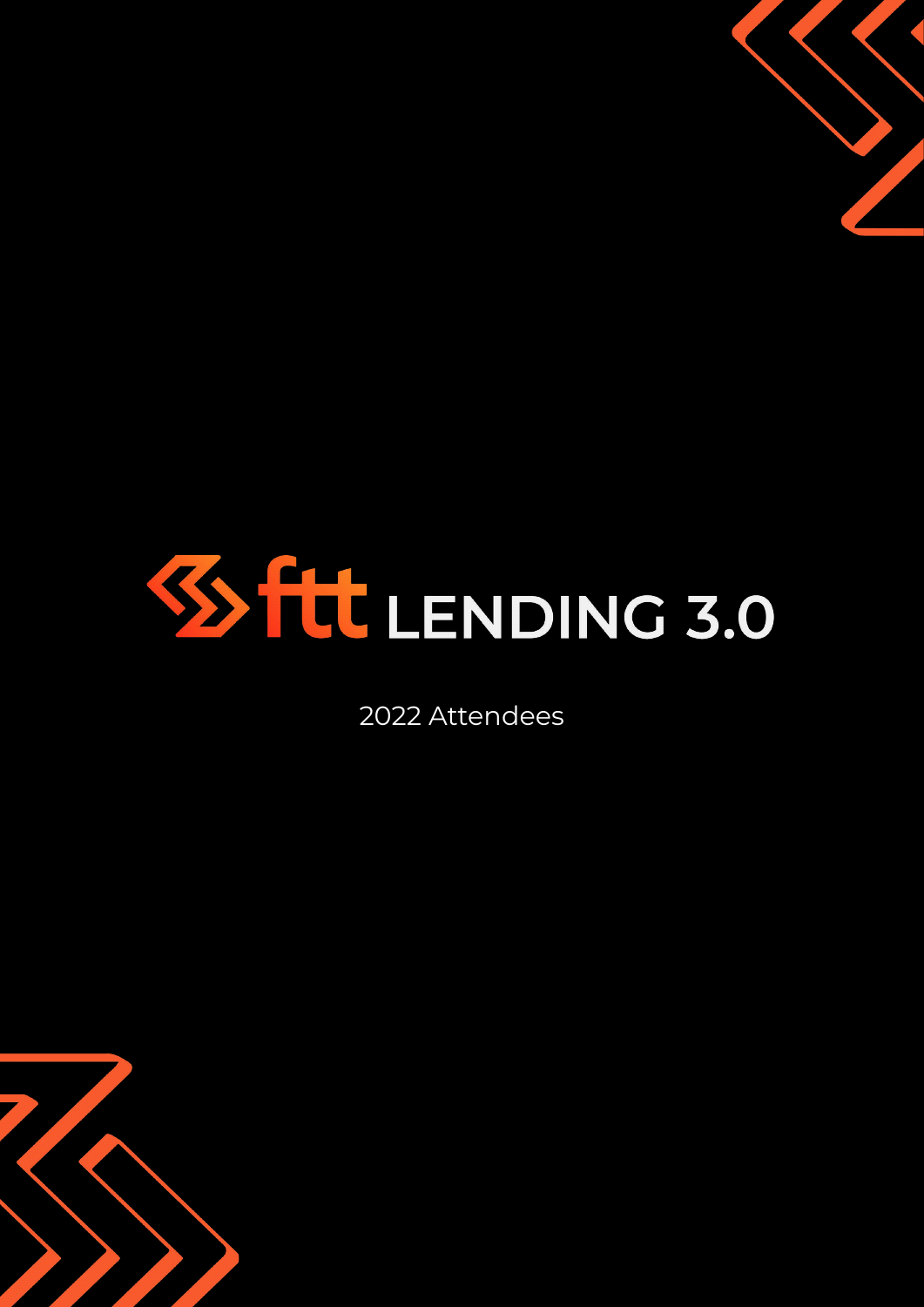365 Business Finance 4G Capital Admiral Group Albacoltd Allica Bank Limited Amazon American Express Ancoria Bank Anna AppToPay Apprila Bank Archover Asante Financial Services Group AskHomey AskPartners AZA Finance Bankinter Barclays Billie GmbH Boostandco BPG Strategy Calverton Finance Cape Capify UK Capital On Tap **Cashplus** Castle Community Bank Channel Capital Advisors Channel Finance Charity Bank Chetwood Citigroup Inc Clear Junction Cleo AI Close Brothers Codat Credimi CRIF Currencycloud **DBT** Deutsche Bank digitalcatconsultancy Element SaaS Finance Ekata **Equifinance** Esme Loans EstateGuru Evrensel Capital Partners Fair For You Enterprise CIC Fasanara Capital FI Capital Finance4Group FinBee Finloup FintechOS Funding Circle Gemini Mortgage Services Global Asset Portfolio

GP Bullhound Green Finance Institute Guerrero Global Hastings Insurance Services Limited **HSBC** IDnow iwoca Kensington Mortgages Kompasbank Kroo Landbay Lending Standards Board Lendpool Lendwise Letsbloom Lloyds Banking Group Lyyna Manchester Credit Union Margeta Marsden Building Society Metro Bank Milford Capital Partners Monese Moneybox Monument My Community Finance Nationwide Building Society NatWest Nucleus Commercial Finance Octopus Ventures OffGrid.Finance Onladder Open Banking Implementation Entity OpenPayd Pangea Inc, SA Payup Peeled Pennyworth Financial Plend Pollen Street Capital Precise Mortgages Prestalo Proportunity **Oover** Quilam Capital Recognisebank Resistant.AI Roma Finance Santander **Scrollfinance** Skipton Building Society SME Capital **StepEx** swk-bank TabHQ Tandem Bank Limited TBI The Credit Thing